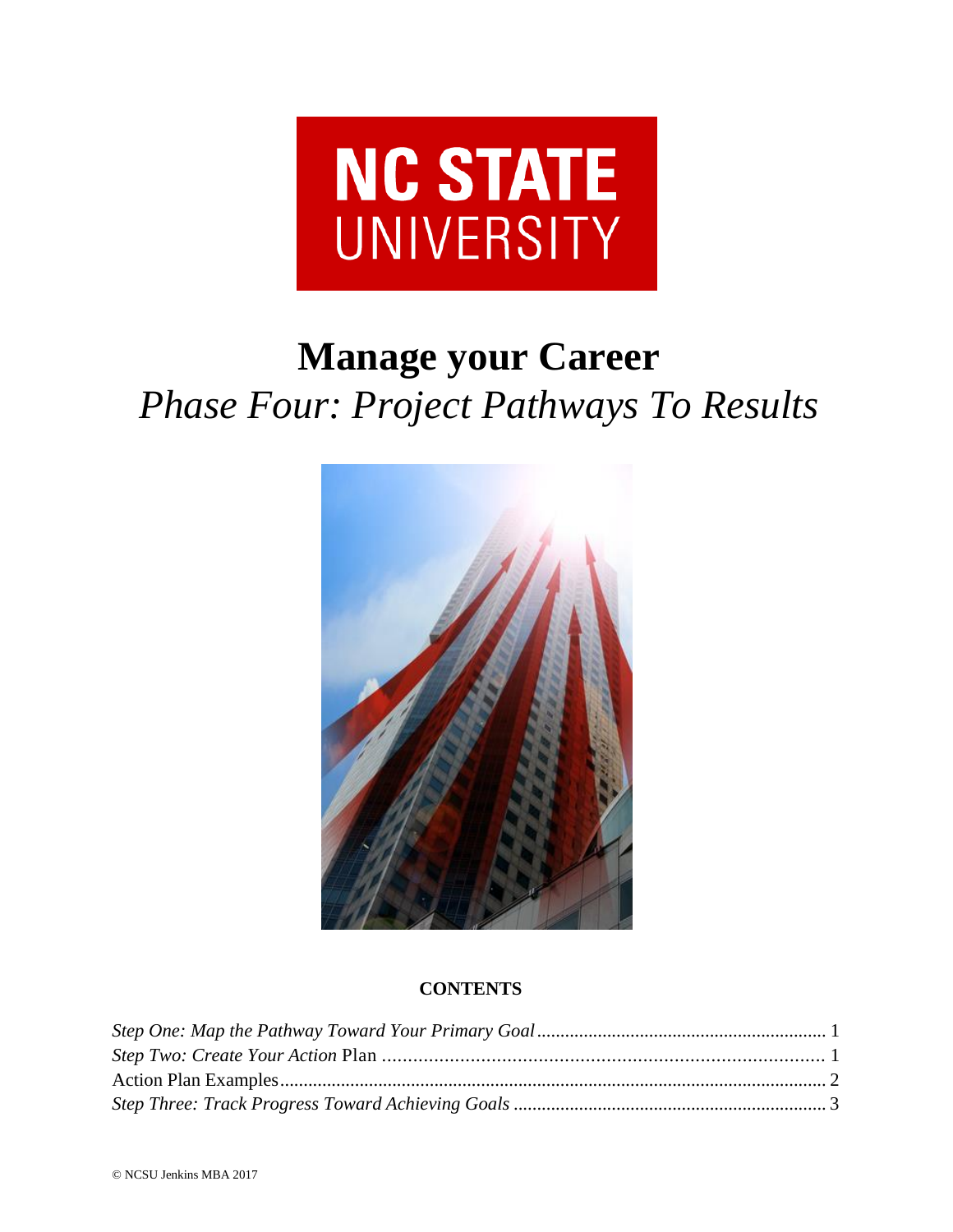# **PHASE FOUR: PROJECT PATHWAYS TO RESULTS**

#### *Overview*

Map the pathways most conducive to achieving your desired results with an associated Action Plan. Determine the strategies for implementation. Ask yourself whether it is possible to make a *Quantum* move forward within your present company. Would it work best to begin with an *Incremental* move while you close some competency and/or relational gaps, preparing for a greater *Quantum* leap? Create Your Action Plan(s) accordingly.

Determine the appropriate timeframe for implementation.

#### <span id="page-1-0"></span>*Step One: Map the Pathway Toward Your Primary Goal*

Up until now you have considered an *Incremental* goal and a *Quantum* move side by side, assessing the viability and timing of each. Now it is time to decide which path to take. Discuss pros and cons with your Coach and significant others; then choose a course. You can re-evaluate later, but for now, decide where you will focus your energy. Otherwise, you will dilute your effectiveness.

Re-visit your Positioning Script(s) and make it the launching point of your Action Plan.

## <span id="page-1-1"></span>*Step Two: Create Your Action Plan*

By this point in the process, you and your Coach have determined your primary goal, whether *Incremental* or *Quantum*. You have assessed what you bring to the table, today, as well as what you need to accomplish in order to maximize your chances of future success. It is time to prepare a clear, viable Action Plan that turns goals into results. Remember to include among your actions the Development Options you brainstormed related to Competencies and Relationships.

#### *Action: Create Your* **Incremental** *and/or* **Quantum** *Action Plan*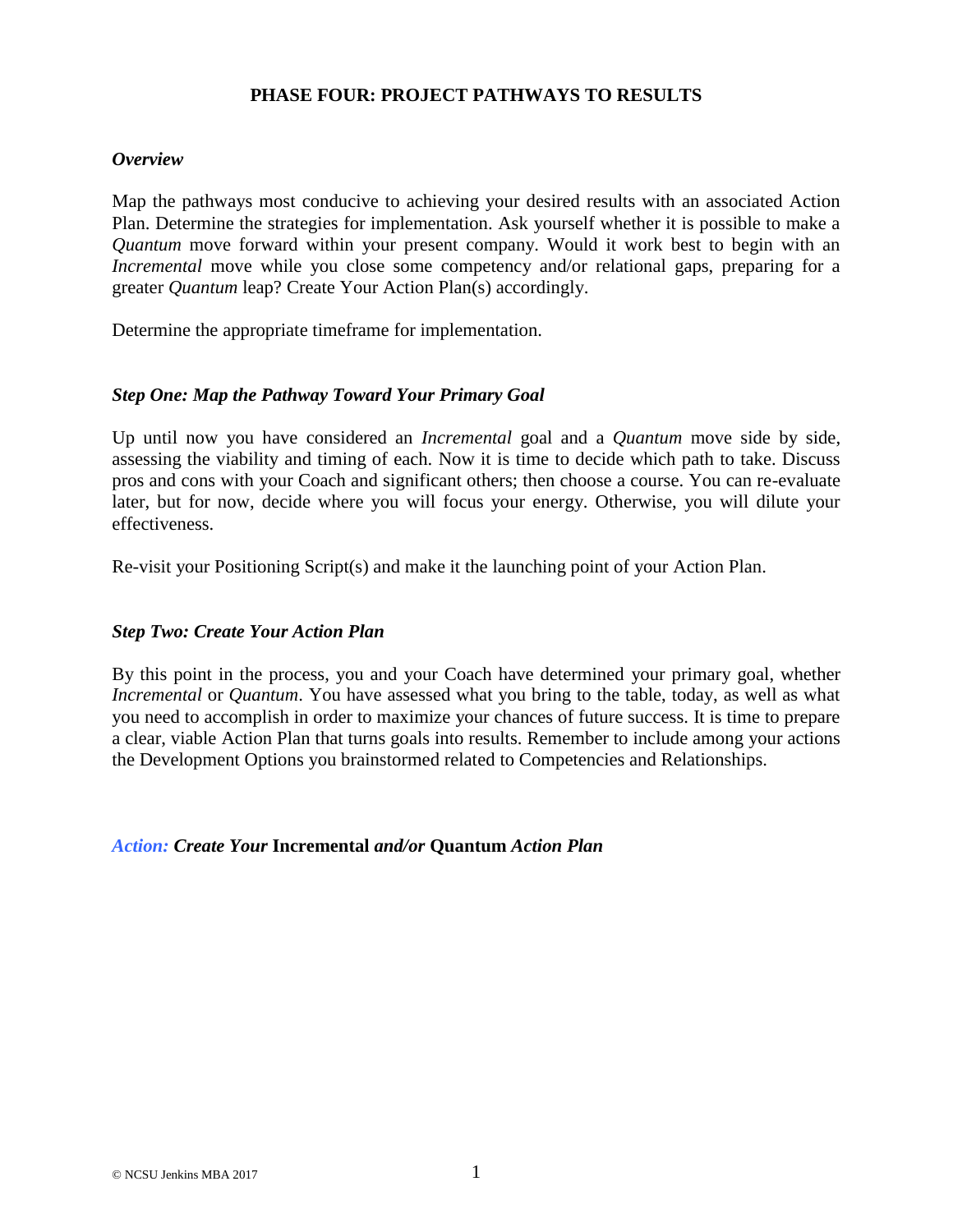# **ACTION PLAN EXAMPLES**

#### <span id="page-2-0"></span>**Example: Action Plan, Incremental, Competency Development**

This form may be downloaded in Microsoft Word from the Meridian Career Navigator.

**Goal:** Division level leadership assignment in the global market

**Positioning Script:** I am seeking to leverage my success in the wireless industry to take on a division level leadership assignment in the global market with the opportunity to operate a business unit. This experience would complete a leadership requirement for me to feel ready for a Quantum career step of operating a major business unit in a developing market country.

| Competency                 | <b>Actions Required</b>                          | <b>Who</b>              | <b>Date</b>   | <b>Result</b> |
|----------------------------|--------------------------------------------------|-------------------------|---------------|---------------|
| <b>Addressed</b>           |                                                  | <b>Involved</b>         |               |               |
|                            |                                                  |                         |               |               |
| Strategic<br>Thinking      | Spend Fridays thinking/<br>planning/strategizing | My team                 | Begin<br>10/2 |               |
| Communication<br>EQ        | Read Goleman on EQ                               | Discuss with<br>Crowder | By 11/30      |               |
| <b>Presentation Skills</b> | Develop presentation to Board                    | Exec Team               | 10/30         |               |
|                            |                                                  |                         |               |               |

## **Competency Development**